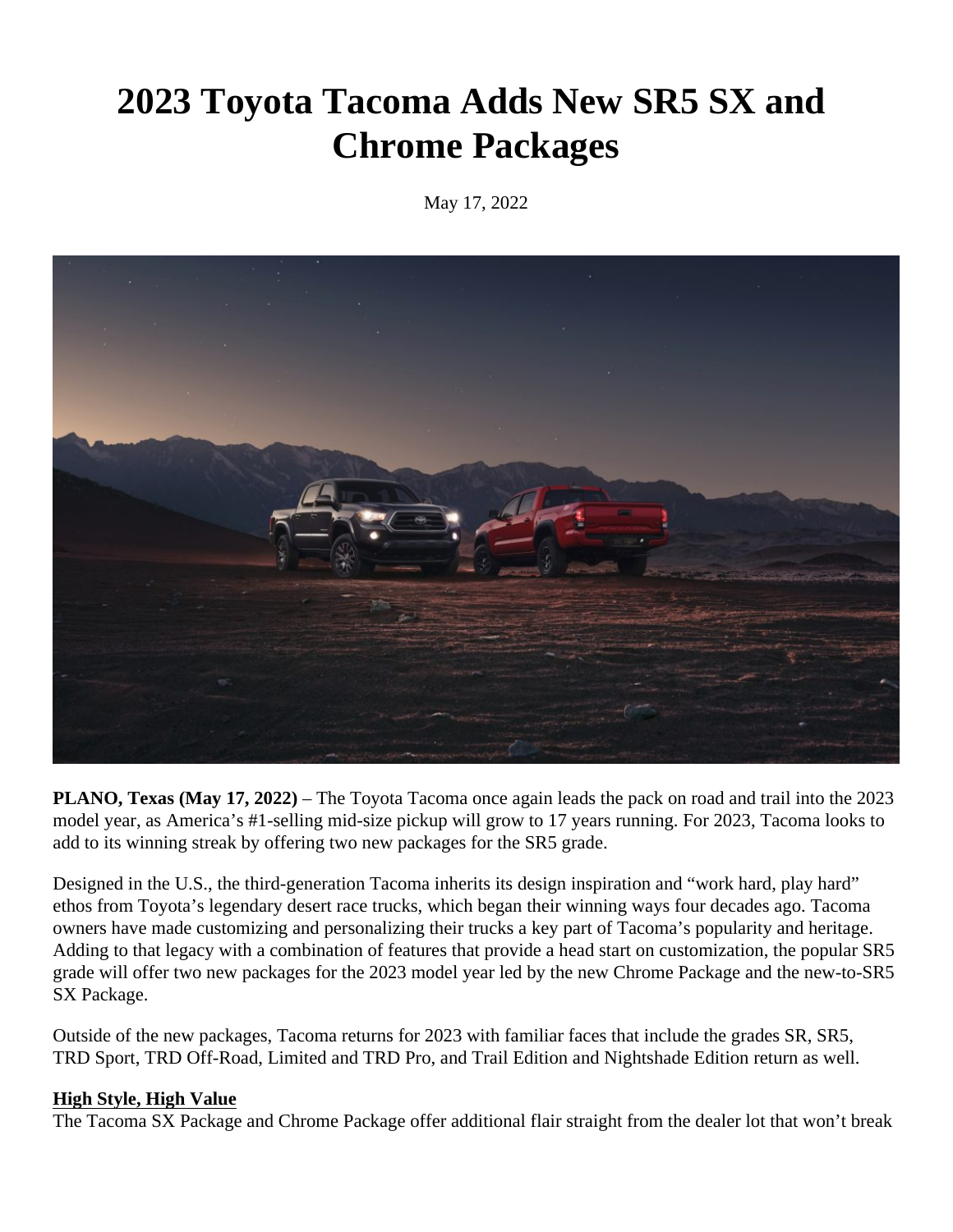the bank.

The 2023 Tacoma SX Package, previously available on the SR grades, is available only on V6-powered SR5s in Access Cab or Double Cab 4×2 and 4×4 models. To provide the truck with a bold look, it includes black overfenders for a rugged stance. The standard 16-inch wheels on SR5 also get swapped out for black wheels. Blackout trim can be found around the SX Package as well as black badging. Smaller details are not overlooked as the outer mirrors also receive the blackout treatment, and even the lug nuts complement the black wheels. A unique bed graphic completes the package.

The 2023 Tacoma Chrome Package takes a different style route. Available only for V6-powered SR5 Double Cab with 5-foot bed in either  $4\times2$  or  $4\times4$ , the Chrome Package adds a dash of sophistication. It's anchored by 18-inch chrome-finished alloy wheels. Chrome-finished outer door handles, exhaust tip and tailgate TACOMA insert give it that added touch of style. Inside, a leather-wrapped shift knob completes the look.

#### **High-Strength Foundation**

The Tacoma's structure is built from extensive use of high-strength steel in the frame and hot-stamped, ultrahigh strength steel in the body. All models are equipped with double wishbone, coil-spring front suspension, and the rugged leaf-spring rear suspension uses staggered outboard-mounted gas shocks. This setup is designed to deliver a steady on-road ride and helps bolster Tacoma's off-road driving capability.

Tacoma offers two power choices: The standard 2.7-liter DOHC four-cylinder engine with VVT-i produces 159 horsepower and 180 lb-ft of peak torque. The available 3.5-liter V6 employs Toyota's VVT-iW technology and Atkinson-cycle combustion to help maximize efficiency. Toyota's D-4S fuel injection system incorporates both direct injection and port injectors. The V6 serves up 278 horsepower and 265 lb-ft of peak torque. Both engines are paired with a six-speed electronically controlled automatic transmission with intelligence (ECT-i), and the V6 can also be teamed with a 6-speed manual transmission.

On all Tacoma 4×4 models, 4WDemand part-time four-wheel drive uses an electronically controlled transfer case and either an Automatic Limited Slip Differential (Auto LSD) or an available electronically controlled locking rear differential. Auto LSD is an electronic, brake-actuated system that functions like a mechanical limited slip differential when activated at low speeds.

When equipped with the Tow Package (standard with V6, available for 4-cyl.), the Tacoma can pull up to 6,800 pounds (per the SAE J2807 tow standard), depending upon the model grade. The package includes a Class IV towing receiver hitch, engine oil cooler, transmission fluid cooler (automatic transmission only), power steering cooler, 130-amp alternator, 4- and 7-pin connector with converter and Trailer-Sway Control (TSC).

#### **TSS: Standard Safety on All Tacomas**

Standard on all 2023 Tacoma models, Toyota Safety Sense P (TSS) includes Pre-Collision System with Pedestrian Detection, High-Speed Dynamic Radar Cruise Control, Lane Departure Alert and Automatic High Beams.

Every Tacoma is also equipped with the Star Safety System, which includes Vehicle Stability Control (VSC), Traction Control (TRAC), Anti-lock Braking System (ABS), Electronic Brake-force Distribution (EBD), Brake Assist (BA) and Smart Stop brake override technology (SST). Tacoma also features driver and front passenger Advanced Airbag System, driver and front passenger knee airbags and front and rear Roll-sensing Side Curtain Airbags. Active head restraints for the Tacoma's front seats are designed to move up and slightly forward during a rear-end collision to help reduce the risk of whiplash. A Tire Pressure Monitor System is also standard.

# **34 Flavors of Tacoma**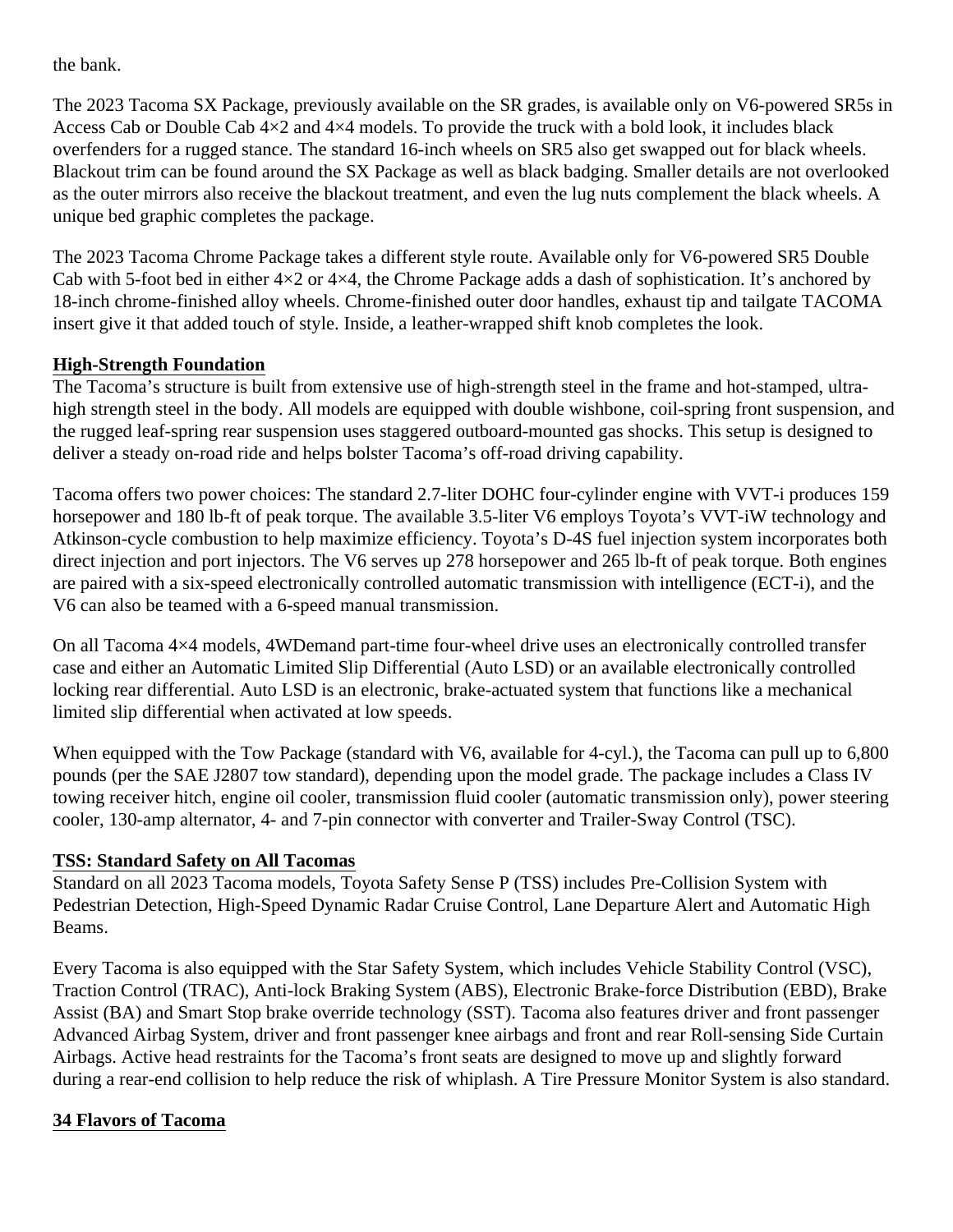The 2023 Tacoma is available in 34 model configurations based on two cab types, the extended Access Cab and four-door Double Cab. Each is available in 4×2 or 4×4 configurations in a wide array of model grades. Access Cab models offer under-seat rear storage space, with fold-up seat cushions to maximize carrying capacity. Double Cab models feature 60/40 split rear seats with adjustable headrests and under-seat storage.

The Access Cab models ride on a 127.4-inch wheelbase and have a 73.7-inch-long bed. The Double Cab is offered in two versions: a 127.4-inch wheelbase with a 60.5-inch bed or 140.6-inch wheelbase with the 73.7 inch bed.

On all Tacoma models, the inner bed is made from a sheet-molded composite (SMC) deck and tough, durable walls that are 10% lighter than steel. The tailgate's easy-lowering feature allows it to retract slowly to prevent it from slamming down, and an available factory-installed tri-fold hard tonneau cover secures gear out of sight.

Bed versatility expands with two-tier loading and an integrated deck rail utility system using four standard adjustable tie-down cleats. Toyota dealers offer a range of Genuine Toyota Accessories that work in conjunction with the deck rail system. An available 120V/400W power outlet further extends the bed's utility.

#### **No Skimping on Comfort**

High capability doesn't preclude comfort in the Tacoma, which rides along quietly thanks to enhanced door seals, a multi-layer acoustic windshield, sound-absorbing headliner and a floor silencer pad. The cabin exudes a high-quality feel with soft-wrapped trim and metallic accents.

The Tacoma SR and SR5 grades are equipped with fabric-trimmed seats. Seating for the TRD Sport and TRD Off-Road grades is uniquely upholstered with embossed fabric that conveys a dynamic and rugged feel thanks to plush SofTex seats. The TRD Pro features leather-trimmed and heated front seats.

When equipped with the optional V6 engine, the Tacoma SR5 grade now adds Smart Key operation that includes the passenger front door as standard and is also fitted with a 10-way power adjustable driver's seat featuring 2-way power lumbar support. In addition, dual-zone automatic climate control is standard for all V6 Tacoma models.

Tacoma Limited brings distinctive style to this versatile work and play truck with 18-inch alloy wheels and LED headlamps, daytime running lamps and foglamps, plus chrome-finished taillamp inserts. In addition to black or brown leather-trimmed upholstery, the Limited's expansive equipment roster includes a 10-way power adjustable driver's seat, 8-inch touchscreen Premium Audio system, plus Smart Key operation that includes the passenger front door. The Panoramic View Monitor for the Limited Double Cab provides nearly 360-degree views around the truck for easier, safer maneuvering in tight situations. Panoramic View Monitor is also available on TRD Sport.

# **TRD Pro: Tacoma Flagship Off-Roader**

The mighty TRD Pro, the ultimate Tacoma off-roader, received numerous upgrades for 2022 and is back for more action in 2023. Based on the Tacoma TRD Off-Road 4×4 Double Cab 5-foot bed model, the Tacoma TRD Pro adds additional parts that elevate the performance and capability with a package aimed squarely at diehard off-road enthusiasts.

Start with the undeniably bold TRD Pro look. Available exterior colors include White, Magnetic Gray Metallic and Black, and new for 2023 Tacoma TRD Pro's exclusive color will be Solar Octane.

The TRD Pro wears a heritage-inspired front grille with big "TOYOTA" lettering and color-keyed surround. The package continues with a blacked-out hood scoop and graphic, color-keyed power outside mirrors with turn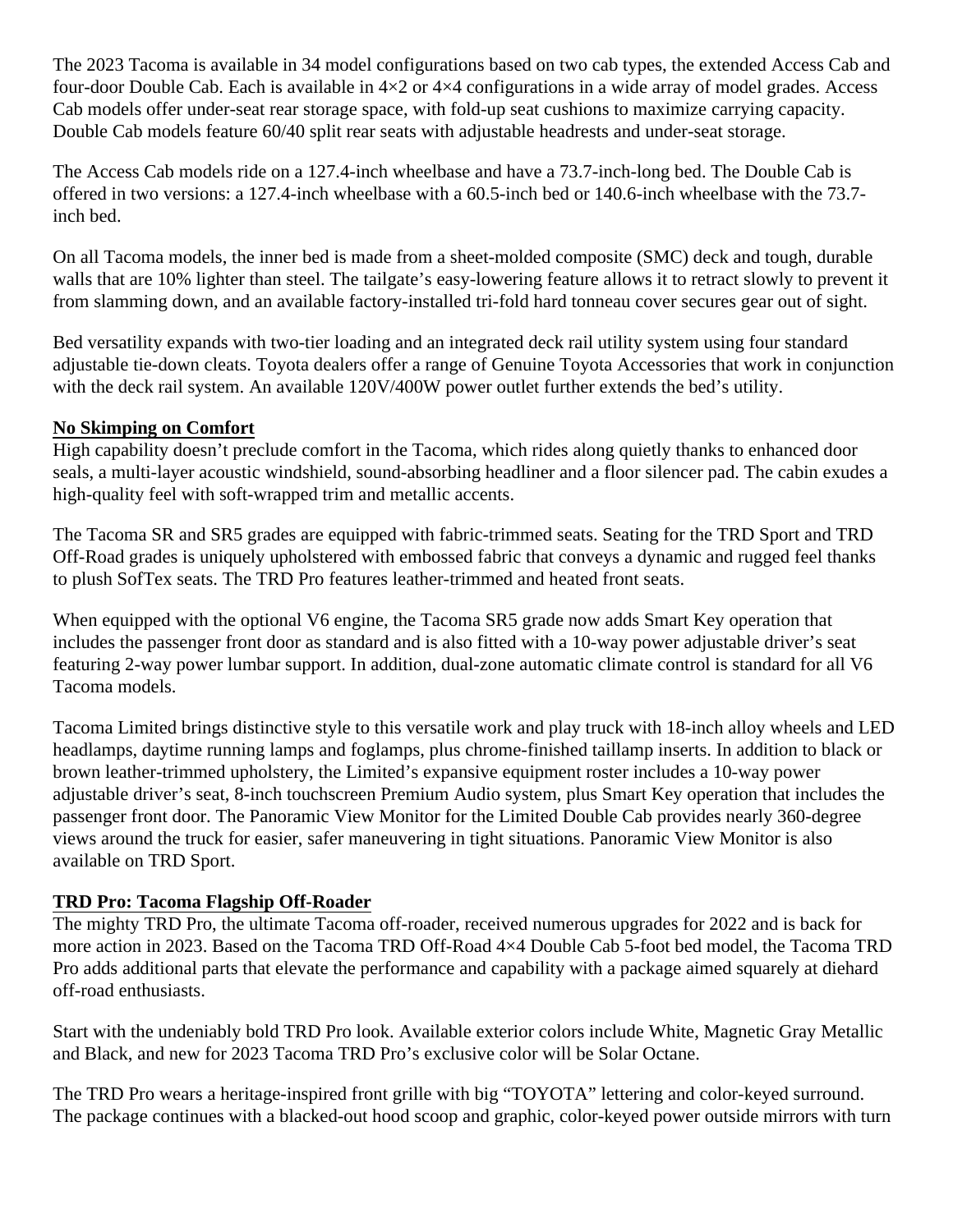signal indicators, color-keyed door handles, black overfenders and color-keyed rear bumper. A TRD-tuned catback exhaust adds a throaty growl.

The TRD Pro's off-road prowess builds on the TRD Off-Road grade equipment, augmenting it with special lifted TRD-tuned suspension with FOX 2.5-inch internal bypass shocks tuned by TRD. The TRD-engineered upper machine-forged aluminum control arms, which were new for 2022, allow the FOX shocks to make use of the additional rebound stroke afforded by the lift by adjusting the angle of the ball-joint mount.

The increased suspension lift provides real-world improvements for trail and obstacle clearance thanks to a 36.4 degree approach angle, 24.7-degree departure angle and its 26.6-degree breakover angle. The TRD Pro equipment roster further includes 16-inch TRD high-strength, lightweight black alloy wheels that provide a 1 inch wider track width than the TRD Off-Road model, along with Goodyear Wrangler All-Terrain tires. Additional TRD Pro gear includes an aluminum front skid plate with red TRD lettering, LED headlights with sequential turn signals featuring TRD Pro inserts and Rigid Industries LED fog lights

One of the most useful trail features is the standard Multi Terrain Monitor (MTM) that provides a trail's-eye view to help check for potential obstacles on the trail on the Tacoma's 8-inch multimedia touchscreen display. The TRD Pro instrument panel integrates a 4.2-inch color Multi-Information Display with an inclinometer and tilt gauge, plus displays for outside temperature, odometer, trip meters and average fuel economy estimates.

TRD Pro delivers plenty of comfort, too, with black SofTex heated front seats (featuring TRD Pro logos on the headrests), as well as a TRD shift knob and floor mats. A power moonroof is also standard, and JBL Premium Audio is included on automatic transmission models.

#### **Trail Edition Returns**

Trail Edition joined the Tacoma line in 2021 and received some key updates in 2022 that enhanced off-road capability and added rugged styling to the SR5 V6 4×4 Double Cab. It returns for the 2023 model year with these additional upgrades to provide a higher-riding, high-value off-roader and helps the truck tackle the road less traveled.

Toyota engineers lifted the front of the new Tacoma Trail Edition by 1.1 inches thanks to taller coil springs. The front air dam found on the standard SR5 is removed to help improve ground clearance. With the air dam removal and the front suspension lift the approach angle of the truck improves to 34 degrees. The rear suspension receives attention too by being lifted 0.5 inches thanks to a spacer between the rear axle housing and leaf springs to help level the truck's profile and improve departure angle to 23.6 degrees. Breakover angle is also improved to 26.4 degrees. Bronze-finished wheels provide 0.5-inch wider track width for a broader stance and Goodyear all-terrain tires feature an aggressive sidewall tread pattern for tenacious grip.

Undercarriage skid plates borrowed from the TRD Off-Road grade provide added protection. Overfenders accentuate the tough, high-lift image while accommodating the suspension's generous wheel travel. An electronically locking rear differential is also standard on Trail Edition. Lockable bed storage means gear can be safely stored when in transit or away from the vehicle, and the driver's side storage includes insulation and can double as a cooler. The Tacoma Trail Edition is also equipped with a 120V power outlet in the bed to power a variety of equipment.

The Trail Edition is offered in four exterior color choices that include Lunar Rock, Magnetic Gray Metallic, Black and White. For a standout look on road or trail, the Trail Edition front grille features unique bronzecolored lettering, and rear bumpers are color-keyed to match the exterior paint color. Inside, the black fabric seating features unique tan stitching.

# **TRD Sport and TRD Off-Road**